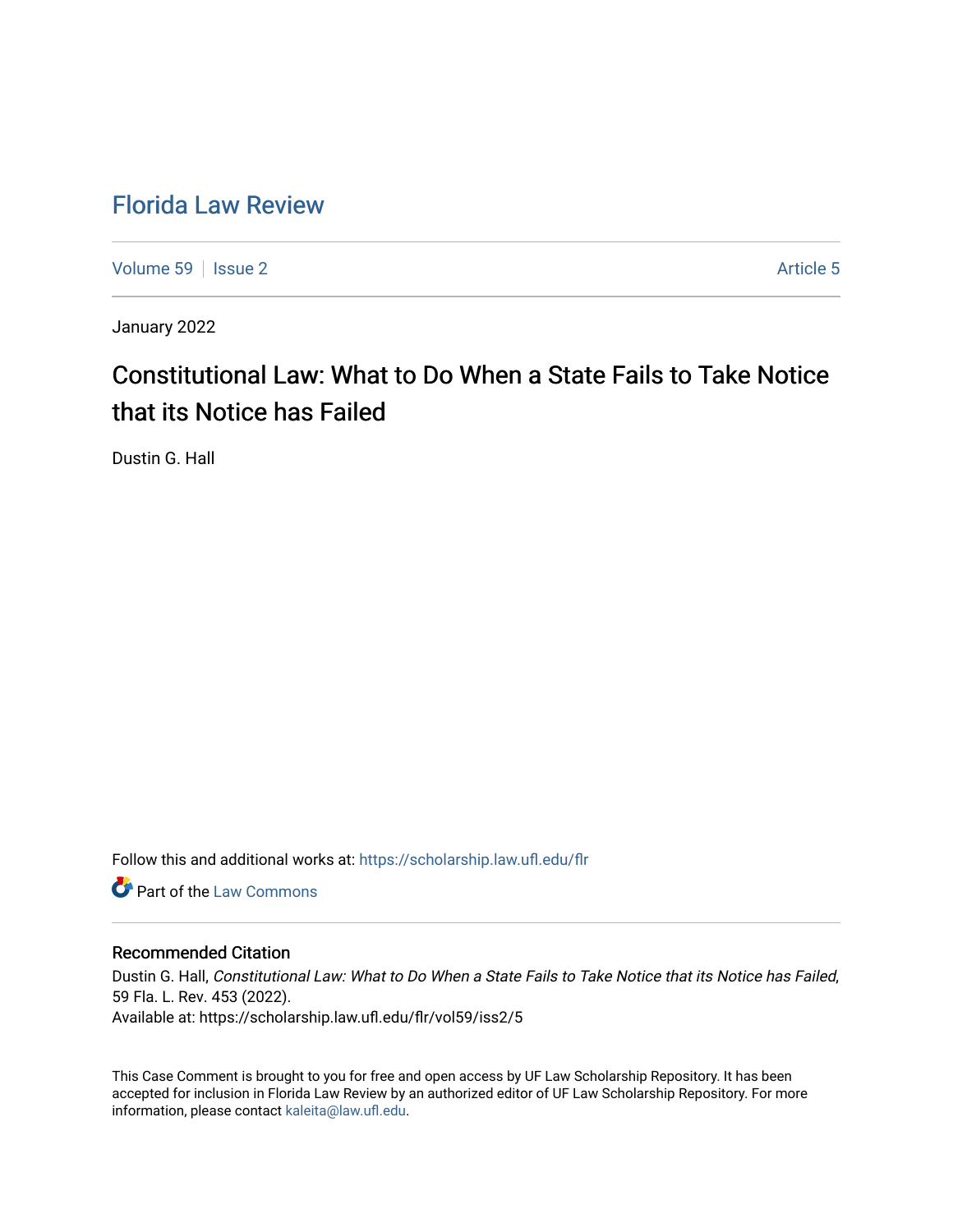## **CONSTITUTIONAL** LAW: WHAT TO **DO WHEN A STATE FAILS** TO TAKE NOTICE THAT **ITS NOTICE HAS FAILED?**

### *Jones v. Flowers,* **126 S.** Ct. **1708 (2006)**

## *Dustin G. Hall\**

After Petitioner' paid off his mortgage, his annual property taxes went unpaid.<sup>2</sup> Respondent, Commissioner of State Lands, subsequently certified Petitioner's property as delinquent.<sup>3</sup> Under the applicable state statute,<sup>4</sup> Respondent sent, via certified mail, a notice of delinquency to Petitioner's property.<sup>5</sup> The notice indicated that the property would be sold unless Petitioner redeemed the property.<sup>6</sup> The notice, however, was returned to Respondent as "unclaimed."

Following sale of the property, the purchaser caused a notice of detainer to be served upon Petitioner's daughter.<sup>8</sup> Subsequently, Petitioner brought suit in Arkansas state court alleging that his due process rights had been violated.9 The trial court granted Respondent's motion for summary judgment and the Arkansas Supreme Court affirmed.<sup>10</sup> The United States

- *4. See* ARK. **CODE ANN.** § 26-37-301(a)(1) (2002).
- *5. Jones,* 126 **S.** Ct. at 1712.

*6. Id.* Under the applicable statute, Petitioner had two years in which to redeem his property. *See* ARK. CODE ANN. § 26-37-301(b) (2002).

*7. Jones,* **126 S.** Ct. at 1712. Pursuant to the statute, Respondent sent another letter two years later, via certified mail, to Petitioner's property, indicating that the property would be sold unless Petitioner paid the delinquent taxes. *Id.* This second letter was also returned to Respondent as "unclaimed," and Respondent subsequently attempted to sell the property. *Id.* at **1712-13.** Respondent first attempted to sell Petitioner's property at auction, and when the auction failed to draw any bids, Respondent was then authorized to negotiate a private sale. *See id.* at **1712.** Several months after the auction publication, Respondent privately negotiated the sale of Petitioner's property with Linda Flowers, an additional respondent in the instant case. *Id.* at 1712-13.

*8. Id.* at **1713.**

*9. Id.*

**10.** Jones v. Flowers, **198** S.W.3d 520, **527** (Ark. 2004), *cert. granted,* 126 **S.** Ct. **35** (2005), *rev'd,* **126 S.** Ct. **1708** (2006). Both the trial court and the Arkansas Supreme Court concluded that the applicable statute's procedures provided sufficient due process, and because Respondent followed the notice procedures mandated **by** the statute, Petitioner's due process rights were not violated. *See id.*

<sup>\*</sup> J.D. expected May 2008, University of Florida Levin College of Law. For my parents, Bud and Barbara Hall, and brother and sister, Chuck and Eylin Hall, whose love and support I cherish deeply.

<sup>1.</sup> Jones v. Flowers, 198 S.W.3d 520 (Ark. 2004), *rev'd,* 126 S. Ct. 1708 (2006).

<sup>2.</sup> Jones v. Flowers, 126 S. Ct. 1708, 1712 (2006). As is common practice, during the thirty years that Petitioner was paying his mortgage, his mortgage company paid the annual property taxes. *Id.*

*<sup>3.</sup> Jones,* 198 S.W.3d at 522.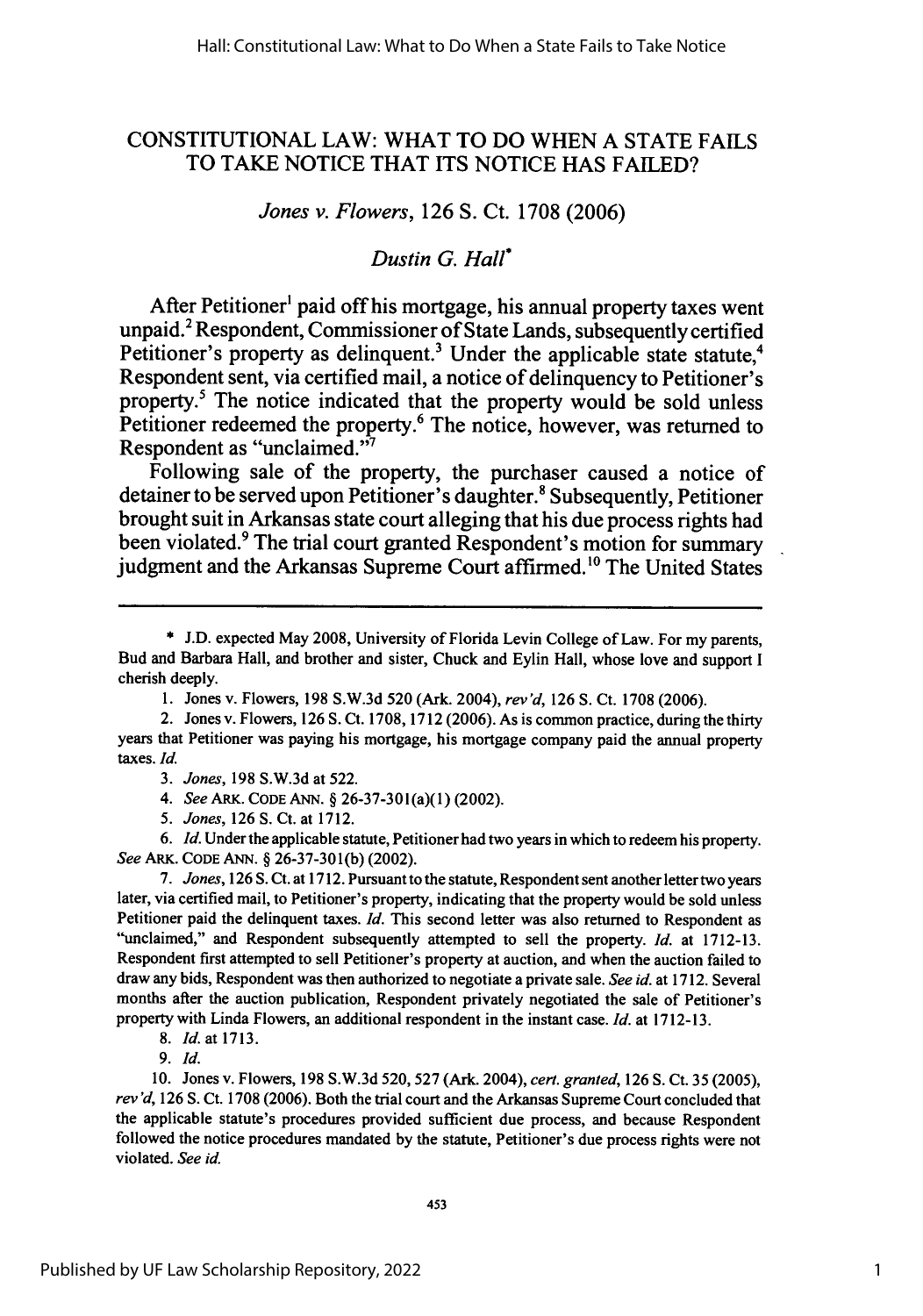**454 FLORIDA LAW REVIEW CONSUMITY EXAMPLE 1999 (Vol. 59 CONSUMITY CONSUMITY** 

Supreme Court granted certiorari and **HELD** that when mailed notice is returned "unclaimed," the government must take further practicable and reasonable steps to provide notice to a property owner before a forced sale. $^{11}$ 

The Fourteenth Amendment's Due Process Clause provides, in part, that no state shall "deprive any person of life, liberty, or property, without due process of law." $\frac{1}{2}$  Fundamental to due process is the requirement that notice of governmental action resulting in the deprivation of property must be "reasonably calculated, under all the circumstances, to apprise [all] interested parties" of the deprivation and grant them an opportunity to be heard. $13$ 

*Mullane v. Central Hannover Bank & Trust Co.'4* is the seminal case addressing the constitutional requirements for notice.'5 In *Mullane,* the Court addressed whether publication in a local newspaper of judicial settlement of a common trust fund<sup>16</sup> provided sufficient notice to all interested parties.<sup>17</sup> Although personal service will always provide

15. See id.; see also Dusenbery v. United States, 534 U.S. 161, 168 (2002) (noting that the Court regularly turns to *Mullane* when analyzing adequacy of notice cases); Mennonite Bd. of Missions v. Adams, 462 U.S. 791, 795-97 (1983) (describing the Court's unwavering adherence to the principles in Mullane). Because the instant case dealt with state action where the state attempted to sell real property, it is important to note that the *Mullane* Court abolished the distinction between the notice required for in rem and in personam actions. *See Mullane,* 339 U.S. at 312-13. The *Mullane* Court reasoned that the requirements of the Due Process Clause of the Fourteenth Amendment do not depend upon such "elusive and confused" classifications. *Id.* at 312. Thus, in its post-*Mullane* decisions, the Court has announced that a state is required to make efforts to provide actual notice to interested parties comparable to the efforts that were previously required only for in personam actions. *See, e.g., Mennonite,* 462 U.S. at 796 n.3.

16. The common trust fund was established and managed under the New York Banking Law. *Mullane,* 339 U.S. at 308. Under the Banking Law, publication in a local newspaper had to state only the name and address of the trust company, the name and date of the establishment of the common trust fund, and a list of all participating estates, trusts, and funds. *Id.* at 309-10.

*17. See id.* at 307, 309. The Court noted that the judicial settlement of the common trust fund may result in a deprivation of property because the settlement would cut off beneficiaries' rights to bring suit against the trustee for negligent or illegal management of the fund; therefore, notice

*<sup>11.</sup>* Jones, 126 S. Ct. at 1713.

<sup>12.</sup> U.S. CONST. amend. XIV, § 1. This Comment addresses only procedural due process and not substantive due process. For a general discussion of the distinction between these two concepts, see ERWIN CHEMERINSKY, CONSTITUTIONAL LAW 545-49 (3d ed. 2006). Various areas of law face unique procedural and substantive due process concerns. *See, e.g.,* Carole J. Buckner, *Due Process* in Class Arbitration, 58 FLA. L. REV. 185 (2006) (discussing particular due process concerns in the class arbitration setting); William W. Heiser, *Forum Selection Clauses in State Courts: Limitations on Enforcement After* Stewart and Carnival Cruise, 45 FLA. L. REV. 361 (1993) (discussing unique due process issues raised by forum selection clauses); Jordan G. Lee, Note, *Section 12 of the* Clayton Act: When Can Worldwide Service of Process Allow Suit in any *District?,* 56 FLA. L. REV. 673 (2004) (discussing peculiar due process concerns raised by the Clayton Act).

<sup>13.</sup> Mullane v. Cent. Hanover Bank & Trust Co., 339 U.S. 306, 314 (1950).

<sup>14. 339</sup> U.S. 306 (1950).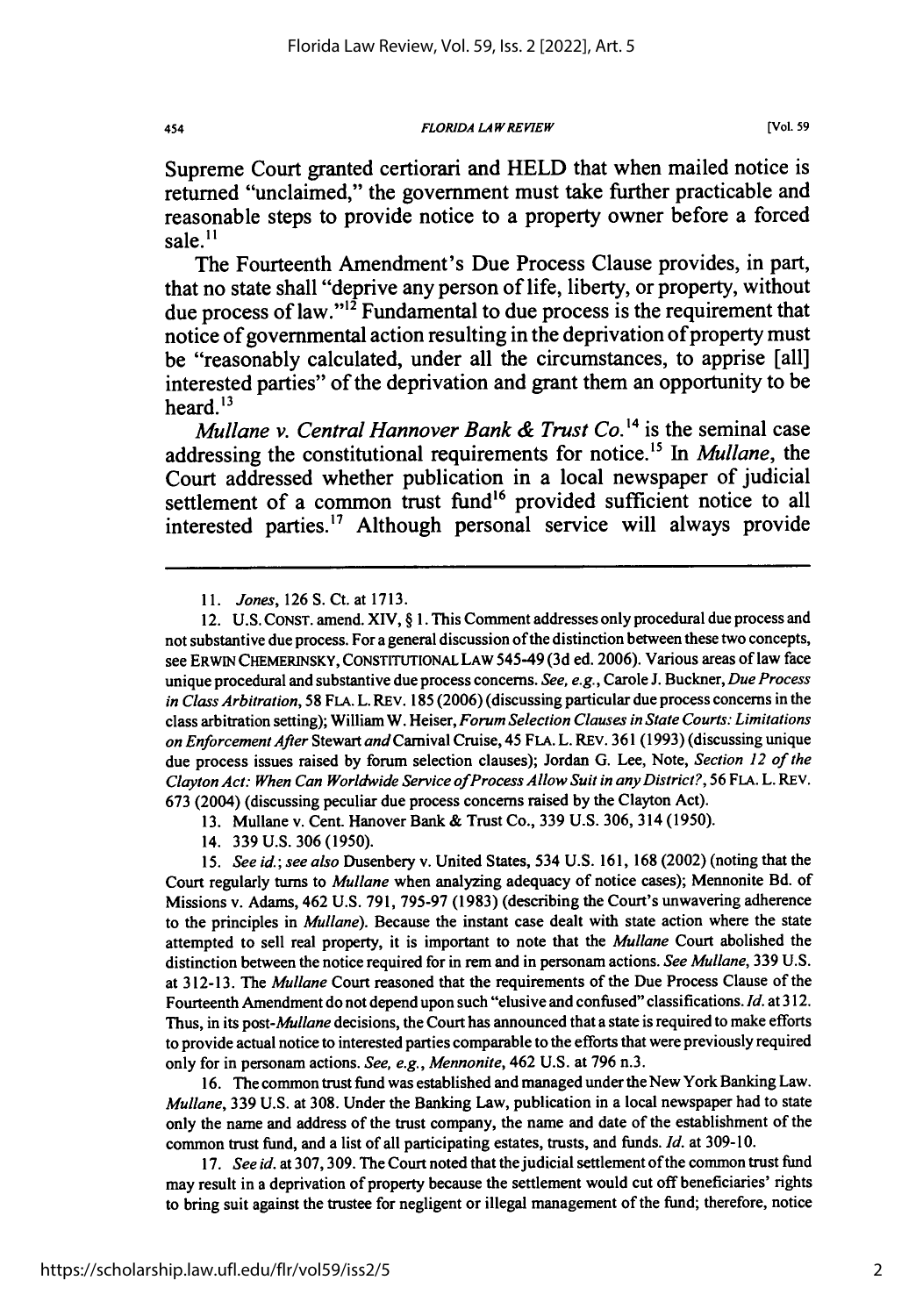#### *CASE* **COMMENT**

adequate notice,<sup>18</sup> the Court noted that it must balance the state's interest in timely settlement of a pending action with an individual's interest possibly protected by the Fourteenth Amendment.<sup>19</sup> Therefore, personal service of written notice is not always required.<sup>20</sup> Rather, the chosen method of notice must be one that would be reasonably adopted **by** a person actually desirous of informing interested parties.<sup>21</sup>

As to beneficiaries whose whereabouts were unknown, the Court held that publication met due process requirements because no other reasonable method could have provided more adequate notice.<sup>22</sup> However, as to beneficiaries whose whereabouts were known, publication of the trust's settlement did not meet due process requirements.<sup>23</sup> In drawing this distinction between different classes of interested parties, $24$  the Court emphasized that due process requirements cannot be met **by** theoretically sufficient methods, but that sufficiency will depend on the specific facts in each particular instance. $2<sup>5</sup>$ 

*In Mennonite Board of Missions v. Adams,26* the Court extended to sophisticated creditors the same due process protections provided for trust beneficiaries in *Mullane* **by** holding that publication and posting did not provide constitutionally sufficient notice to a real property mortgagee.<sup>27</sup>

of the settlement had to meet the requirements of the Due Process Clause. *Id.* at 313.

- 19. *Id.* at 314.
- 20. *See id.*

*21. See id.* at 315. In an attempt to clarify due process requirements, the Court stated that the reasonableness and constitutionality of a chosen method of notice can be defended on the ground that the method is "reasonably certain" to inform interested parties of the action, or when no method would be reasonably certain to inform them, an alternative method cannot be substantially less likely to provide notice than some other "feasible or customary" substitute. *Id.*

22. *Id.* at **317.** The Court stated that when conditions such as missing persons or persons whose whereabouts are unknown do not practicably permit a method that is reasonably certain to inform interested parties, due process requires only that the method of notice chosen not be substantially less likely to apprise the parties than some other feasible or customary substitute would be. *Id.* at **315.** The Court, however, did not attempt to indicate any other feasible or customary substitutes, providing only that indirect and probably futile means will nonetheless be constitutionally sufficient. *Id.* at **317.**

**23.** *See id.* at **319.** The Court reasoned in part that chance alone brings an interested party's attention to a newspaper publication, and as such is nothing more than a feint of notification. *See id.* at **315.** The Court further opined that publication traditionally has been acceptable as notification supplemental to other reasonably calculated methods of notice. *Id.* at **316.**

24. That is, differentiating between those parties whose whereabouts were known versus those whose whereabouts were unknown. This distinction is important because it makes clear that the state must use a method of notice that is tailored not only to its pending action but also to the situation of the interested party.

*25. Mullane,* **339 U.S.** at **320.**

**26.** 462 **U.S. 791 (1983).**

**27.** *See Mennonite,* 462 **U.S.** at **799-800.** In *Mennonite,* under the applicable statute, real

<sup>18.</sup> *See id.* at **313.**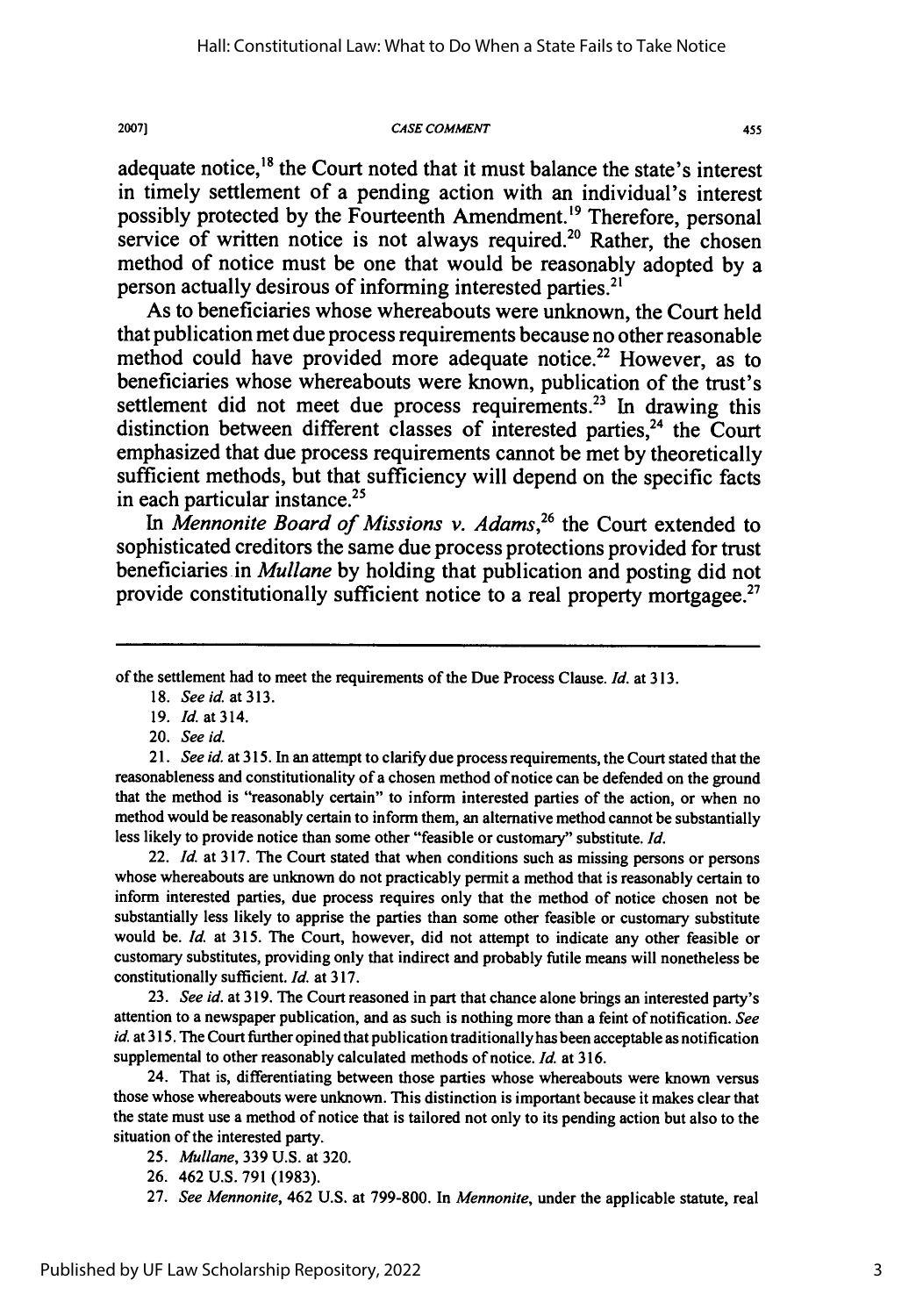*FLORIDA LAW REVIEW*

The *Mennonite* Court relied on the *Mullane* rule, which requires that the chosen method of notice be reasonably calculated under all circumstances to apprise all interested parties of the pendency of state action.<sup>28</sup> The Court refined the requirements of the *Mullane* rule, however, providing that the sufficiency of the method of notice does not depend on an interested party's ability to safeguard its own interests.<sup>29</sup>

Although the mortgagee in *Mennonite* could have, and perhaps should have, learned of the pending tax sale of the property, the Court concluded that the state was not relieved of its obligation to provide constitutionally sufficient notice.<sup>30</sup> Rather, the Court indicated that the state had to make reasonably diligent efforts to ascertain the mortgagee's mailing address.<sup>31</sup>

property with delinquent property taxes could be sold by the county auditor of the county in which the property was located. *Id.* at 792-93. However, prior to any such "tax sale," written notice had to be sent to the property owner via certified mail to her last known address. *Id.* at 793. For the purposes of the applicable statute, a mortgagee was not considered an owner; therefore, the mortgagee was not entitled to receipt of written notice of the tax sale. *Id.* at 793 n.1. Before *Mennonite* was decided, but after the property in question in *Mennonite* was sold, Indiana amended its statute to require that notice by certified mail be sent to any mortgagee of real property. *See id.* at 793 n.2. It is important to note that the Court subsequently held that statutory requirements were not dispositive as to the sufficiency of notice mandated by the Due Process Clause (i.e., who is entitled to due process before the deprivation of property does not depend on how a statute classifies that party); rather, due process is a constitutional question that can be answered only by the judiciary. *See* Cleveland Bd. of Educ. v. Loudermill, 470 U.S. 532, 541 (1985).

28. *See Mennonite,* 462 U.S. at 795 (citing *Mullane,* 339 U.S. at 314). Although requiring that notice must be given to *allparties* with an interest in the property may seem like an under-theradar expansion of the notice requirements (i.e., notice must be given not only to the property owner, but also to everyone with an interest in the property), this provision does nothing more than recognize that various parties, in various ways, may have an interest in property (e.g., the legal title holder, the equitable title holder, any tenants, and any mortgagees). Notwithstanding this recognition, it is not clear whether holders of less obvious interests (e.g., remainders, executory interests, mechanics' liens) have a right to receive notice of a pending state action.

29. *Id.* at 799. This refinement is important because the Court had earlier decided that if a state is aware of inexperienced or incompetent parties, then it may be required to take particularly extensive efforts to provide notice. *See id.* (citing Covey v. Town of Somers, 351 U.S. 141, 146-47 (1956)). In *Mennonite,* the Court made clear that the inverse situation (i.e., experienced or competent parties) does not imply that particularly narrow efforts to provide notice are constitutionally sufficient. *See id.* at 799-800. This refinement makes invalid any argument by the State that it was relieved of its obligation to notify an interested party because the party had knowledge-or could have taken steps to gain knowledge-of the State's action. *See id.*

30. *Id.* at 799-800.

*31. Id.* at 798 n.4. Taking steps to ascertain the mortgagee's address was required because the mortgage in the public records did not supply a street address, but listed only the county in which the mortgagee was located. *Id*. The Court believed the mortgagee's address could have been ascertained, and that even if the address could not be ascertained, simply mailing a letter to the county with the name of the mortgagee listed on the envelope quite likely would have provided notice. *Id.* The Court attempted to refine the extent of these additional steps by noting that "extraordinary efforts" were not required, but the Court did not hint at what exactly would constitute an "extraordinary effort." *Id.*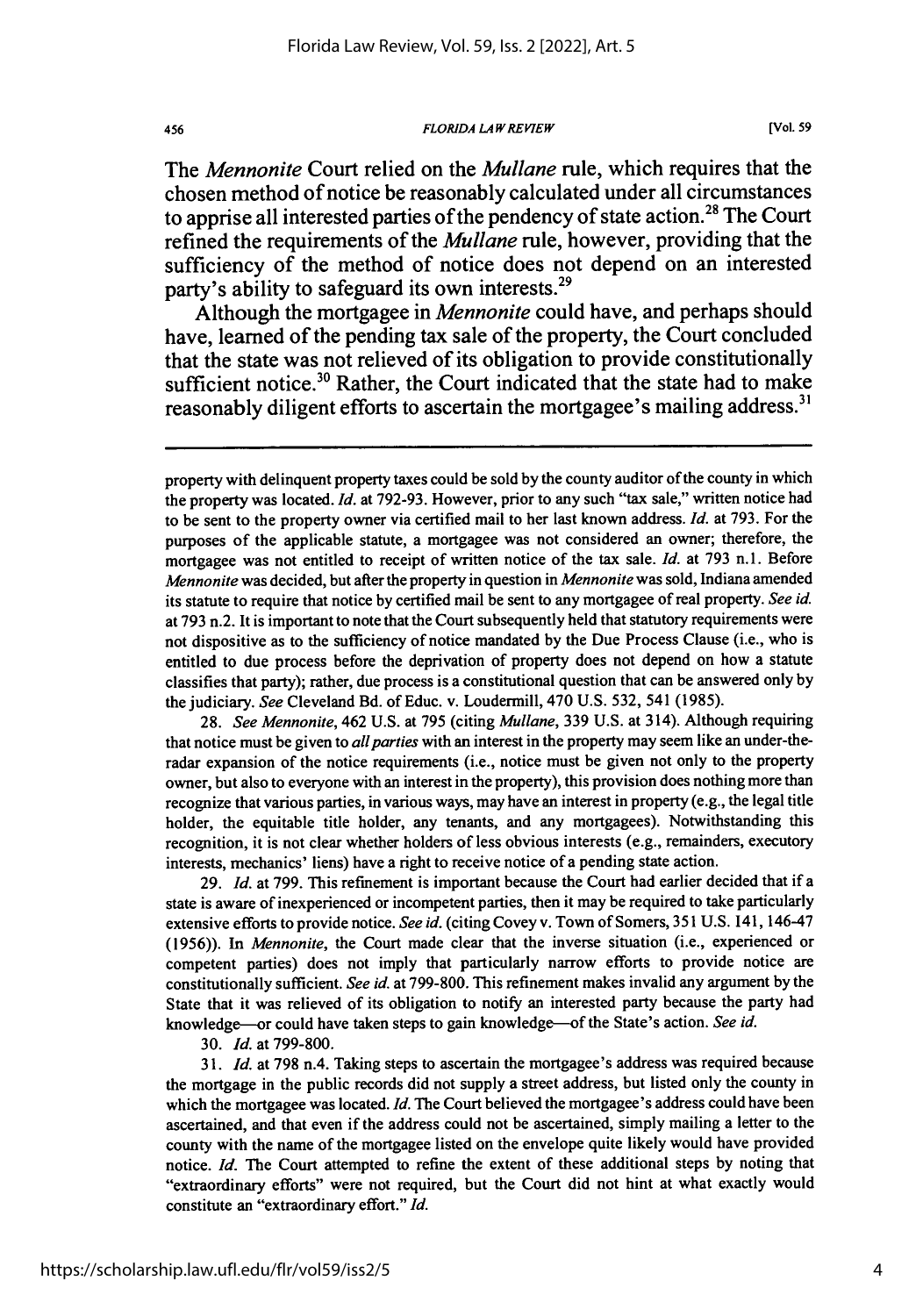2007]

#### *CASE COMMENT*

457

Thus, **by** focusing on the fact that the mortgagee did not apprise itself of the property's situation, the Court reinforced the notion that due process requires, at a minimum, that states choose a method of notice that is reasonably certain to provide actual notice to interested parties.<sup>32</sup> Therefore, in some situations, a state may have to take additional steps to meet this requirement.<sup>33</sup>

In *Dusenbery v. United States*,<sup>34</sup> the Court shifted its focus to the theoretical sufficiency of a state's method of notice. 35 In *Dusenbery,* the Court addressed the sufficiency of the method of notice used to inform a federal inmate of the FBI's intended forfeiture action against the inmate's cash.36 In accordance with the applicable statutes, the FBI mailed and published notices of its intent to seize over twenty-thousand dollars belonging to the inmate.<sup>37</sup> When the FBI received no response to its notices, it declared the cash "administratively forfeited."<sup>38</sup> The inmate subsequently argued that because he was under the exclusive control of the federal government, the government violated his due process rights.<sup>39</sup> Specifically, the inmate claimed that because the government did not take reasonably diligent steps to ensure he received notice, the notice procedures employed were not constitutionally sufficient."

32. *See id.* at 800. This conclusion makes clear that both the mortgagee's sophistication and the fact that the mortgagee should have apprised itself of the property's situation are irrelevant to the state's burden of providing sufficient notice.

**33.** *See id.* at 799-800. Despite noting that the State should have mailed notice to the County in which the mortgagee was listed, the Court did not give any suggestions as to what additional steps might be necessary or sufficient. *See supra* note 22 (noting the *Mullane* Court's failure to indicate what additional steps would be sufficient).

34. 534 **U.S. 161** (2002).

**35.** Although *Dusenbery* involved federal action and could have been addressed solely under the Fifth Amendment's Due Process Clause, the Court made clear that the analysis is the same under the Fifth and Fourteenth Amendments. *See* id. at **167.** Therefore, the Court's analysis demonstrated that due process requirements do not differ between state or federal actions.

36. *Id.* at 166-67. The Court defined the issue very narrowly **by** stating the issue in terms of what the Due Process Clause requires the U.S. government to do when it seeks the forfeiture of the property of a federal inmate who *appears* to have an interest in property. *Id.* This narrow framing suggests that the Court recognized the inequity of the decision generally but felt it permissible because the specific individual whose property was being taken was a convicted drug dealer. *See infra* note 63 (noting the inequity of basing decisions on the status of defendants).

37. *See Dusenberry,* 534 U.S. at 163-64. The FBI mailed forfeiture notices to the inmate's correctional facility, the inmate's listed residence at the time of his arrest, and the inmate's mother's address. Additionally, the FBI published notice in a newspaper where the forfeiture proceeding was brought. *Id.*

**38.** *Id.*

39. *Id.* at 170.

40. *See id.* As part of its theoretical bent, the Court exaggerated the inmate's claim when it suggested that, indeed, the FBI could have chosen another method of notice that would have assured actual notice. For example, a correctional facility officer could escort the inmate to the post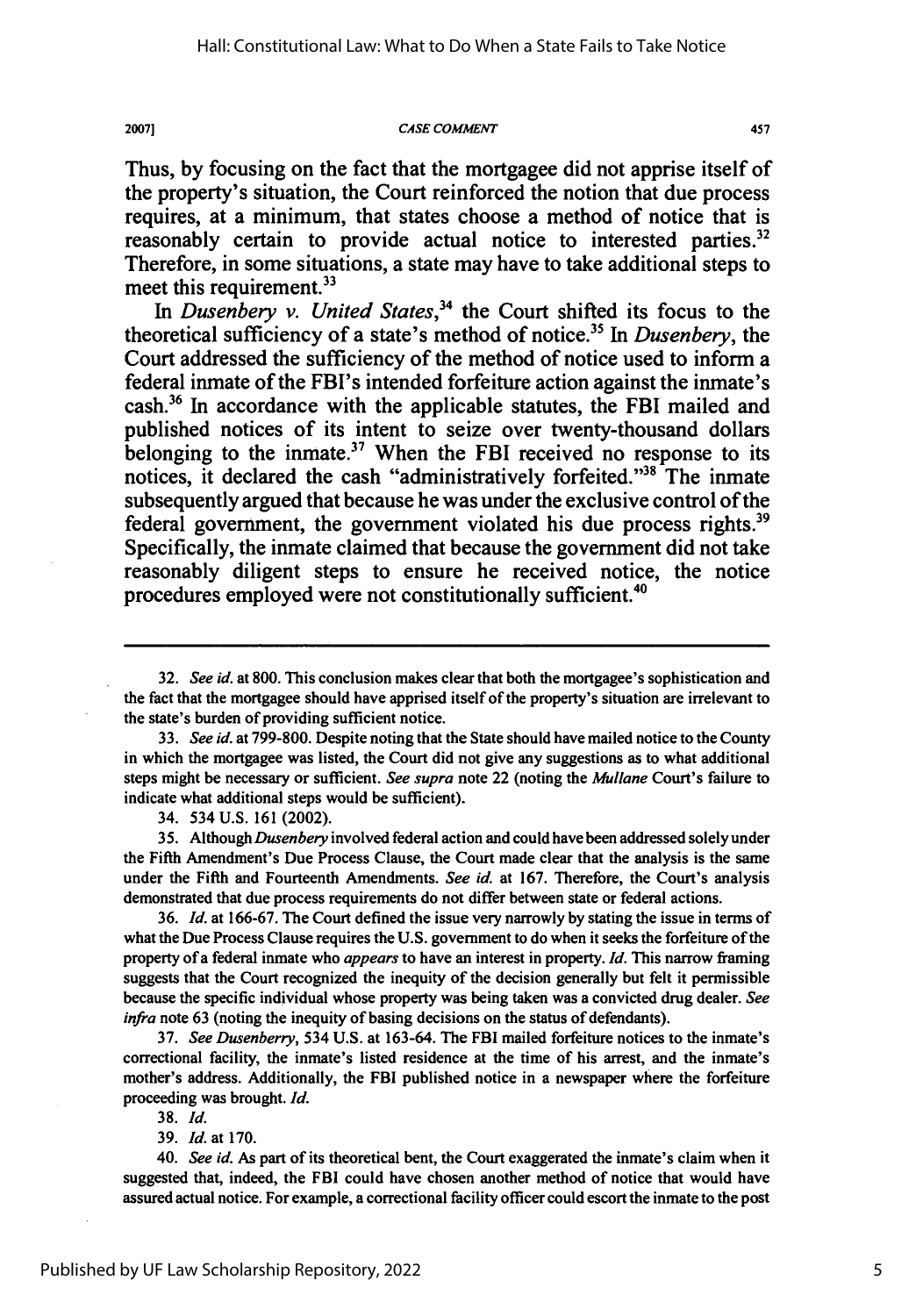#### *FLORIDA LAW REVIEW*

**[Vol. 59**

In a five-to-four decision, the Court held that the method of notice was constitutionally sufficient because mailing the notice was reasonably calculated to apprise the inmate of the action.4' Diverging from *Mullane* and *Mennonite,* the majority reasoned that because mail notice was previously found to be sufficient, mail notice in this case was also sufficient.<sup>42</sup> The Court, however, had never declared that mail notice would be sufficient in all situations.<sup>43</sup> Rather, the Court always examined the particular facts at issue to determine whether a state's chosen method was substantially less likely to achieve actual notice than that of a feasible substitute.<sup>44</sup> Further, the dissent was persuaded by the fact that mail distribution procedures in federal correctional facilities had been modified to require that inmates sign for all packages received.<sup>45</sup>

The instant Court further expanded the protections of the Due Process Clause **by** holding that the state must take additional steps to provide notice of a tax sale when it is aware that its notice attempts have failed.<sup>46</sup> The instant Court began with the basic notion that due process does not require that a property owner actually receive notice of state action.<sup>47</sup> Rather, the state had only to use a method of notice reasonably calculated under the circumstances to notify the owner of the action.<sup>48</sup> Notwithstanding actual receipt of notice, however, Respondent's method of providing notice was still subject to the "reasonably calculated" requirement.<sup>49</sup>

- 41. *See Dusenbery,* 534 U.S. at 172-73.
- 42. *See id.* at 172.
- 43. *See id.* at 177 (Ginsburg, **J.,** dissenting).
- 44. *Id.* at **178** (citing Mullane v. Cent. Hanover Bank **&** Trust Co., 339 **U.S.** 306,315 (1950)).

*45. See id.* at 180. Although the dissent admitted that the government should not be penalized for upgrading mail procedures, the fact that the procedures were changed to require signatures demonstrated that this was a feasible alternative that would not have been overly burdensome and that was certainly more likely to bring notice to the inmate. *See id.* Therefore, any argument by the government that requiring inmate signatures would be an extraordinary effort has been foreclosed.

*46. See* Jones v. Flowers, 126 **S.** Ct. 1708, 1713 (2006).

47. *Id.*

48. *Id.* at 1713-14; *see also Dusenbery,* 534 U.S. at 170; *Mullane,* 339 U.S. at 314. The instant Court acknowledged that Petitioner's failure to receive actual notice had no impact on the analysis of the constitutional sufficiency of Respondent's method of notice. *See Jones,* 126 S. Ct. at 1717.

49. *Jones,* 126 S. Ct. at 1713-14 (quoting *Mullane,* 339 U.S. at 314). That is, the mere fact that a property owner did not receive actual notice, does not in itself demonstrate that a state's method of notice was constitutionally insufficient; rather, sufficiency of notice is determined by the reasonableness of the state's method.

office so that he could sign for the package. However, the Court noted that such "heroic efforts" surely were not required to meet due process requirements. *Id. But* see infra note 45 and accompanying text (discussing the dissent's consideration of the new procedures requiring inmates to sign for packages).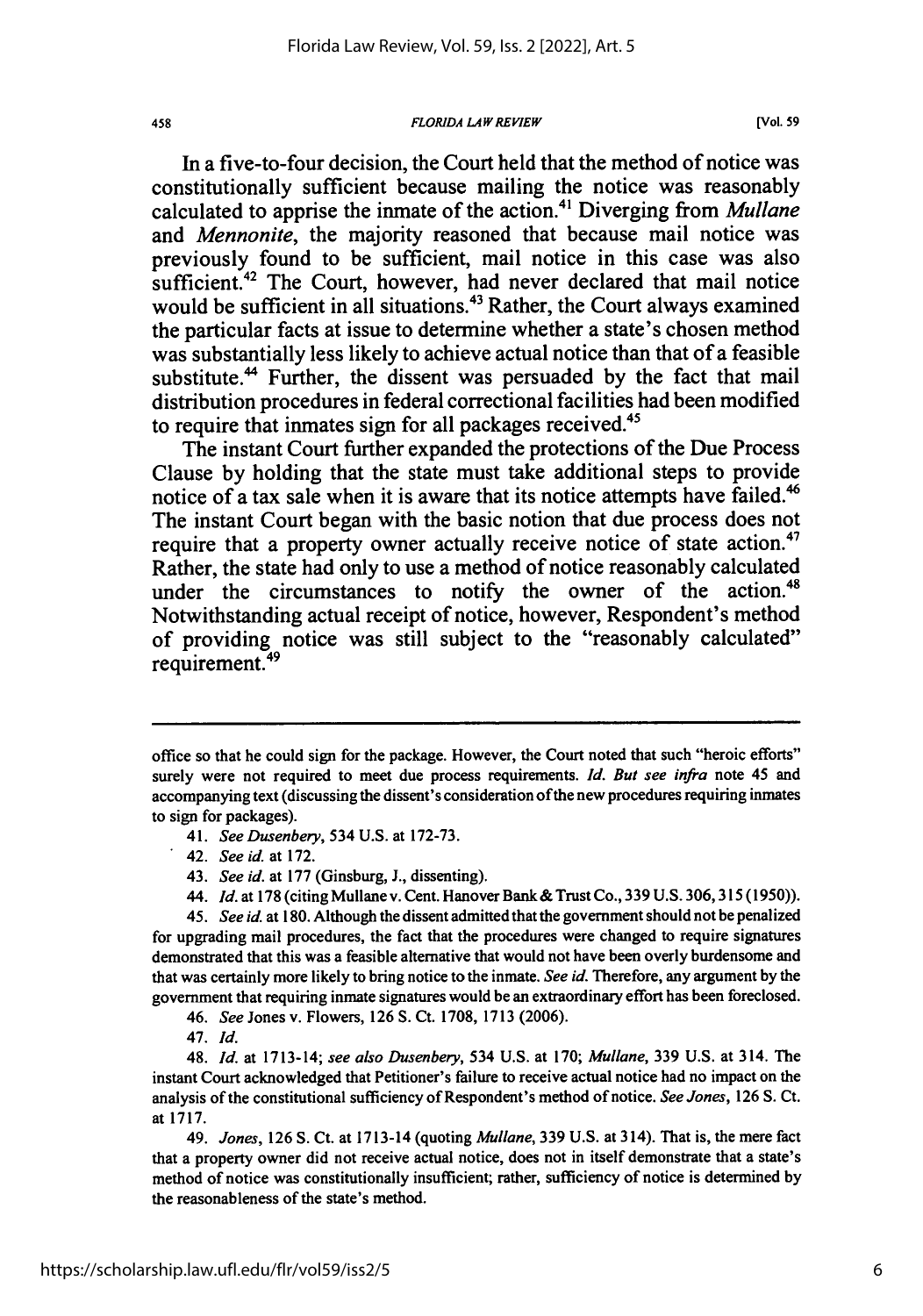#### **CASE COMMENT**

459

The instant Court clarified the reasonably calculated requirement, noting that the method must be *reasonably certain* to inform those affected.<sup>50</sup> Furthermore, the constitutional sufficiency of notice will vary with the circumstances and conditions at issue.<sup>51</sup> The instant Court emphasized that Respondent had to consider the unique information it had about Petitioner and his property when it attempted to notify him.<sup>52</sup> In the instant case, Respondent knew that Petitioner did not receive either of the notice letters because both letters were returned "unclaimed."53 Thus, Respondent's failure to take any further steps demonstrated that Respondent did not actually desire to inform Petitioner of the action against his property.<sup>54</sup>

The instant Court stated that Respondent's knowledge of the lack of actual notice required additional reasonable steps to attempt to notify Petitioner.<sup>55</sup> The instant Court suggested that such steps could have included sending notice via regular mail,<sup>56</sup> posting notice on the front door,<sup>57</sup> or addressing the notice to "occupant."<sup>58</sup> Because Respondent failed to take any reasonable additional steps to notify Petitioner, the instant Court held that Respondent's method of notice failed to meet the requirements of the Due Process Clause.<sup>59</sup>

In a measured dissent, Justice Thomas relied on indulgences into what Petitioner should have done to apprise himself of his property's situation to conclude that Respondent's method of notice was sufficient.<sup>60</sup> As the *Dusenbery* majority similarly reasoned, the dissent in the instant case declared that Respondent's multiple attempts to notify Petitioner through

*55. Id.* at 1718-19.

*56. Id.* The instant Court reasoned that regular mail was reasonable because it would not have required Petitioner's signature for delivery, and therefore the notice could have been left at the property, which may have led to actual notice. *Id.* at 1719. Moreover, the instant Court suggested that even if occupants ignored certified mail pick-up notices, they may readdress regular mail to the owner's new address and then leave it for the postal worker to retrieve, or more likely, they may notify a property owner of the notice themselves. *Id.*

57. *Id.* The instant Court noted that Petitioner learned of Respondent's actions only after his daughter was served at the property with an unlawful detainer notice; thus, Petitioner probably would have been notified by his daughter if notice had been posted on the front door. *See id.*

58. *Id.* The instant Court reasoned that the occupant is likely to open mail addressed to "occupant," in which case, the occupant would probably notify Petitioner of the notice. *Id.*

59. *Id.* at 1721.

60. *See id.* at 1721-27 (Thomas, J., dissenting).

*<sup>50.</sup> See id.* at 1714.

**<sup>51.</sup>** *Id.*

*<sup>52.</sup> See id.* at **1716.** In other words, the Court clarified that the reasonableness of the method in ordinary situations is irrelevant when considering the specific situation where notice is required. *See id.*

<sup>53.</sup> *Id.* at 1712.

<sup>54.</sup> *Id.* at 1716.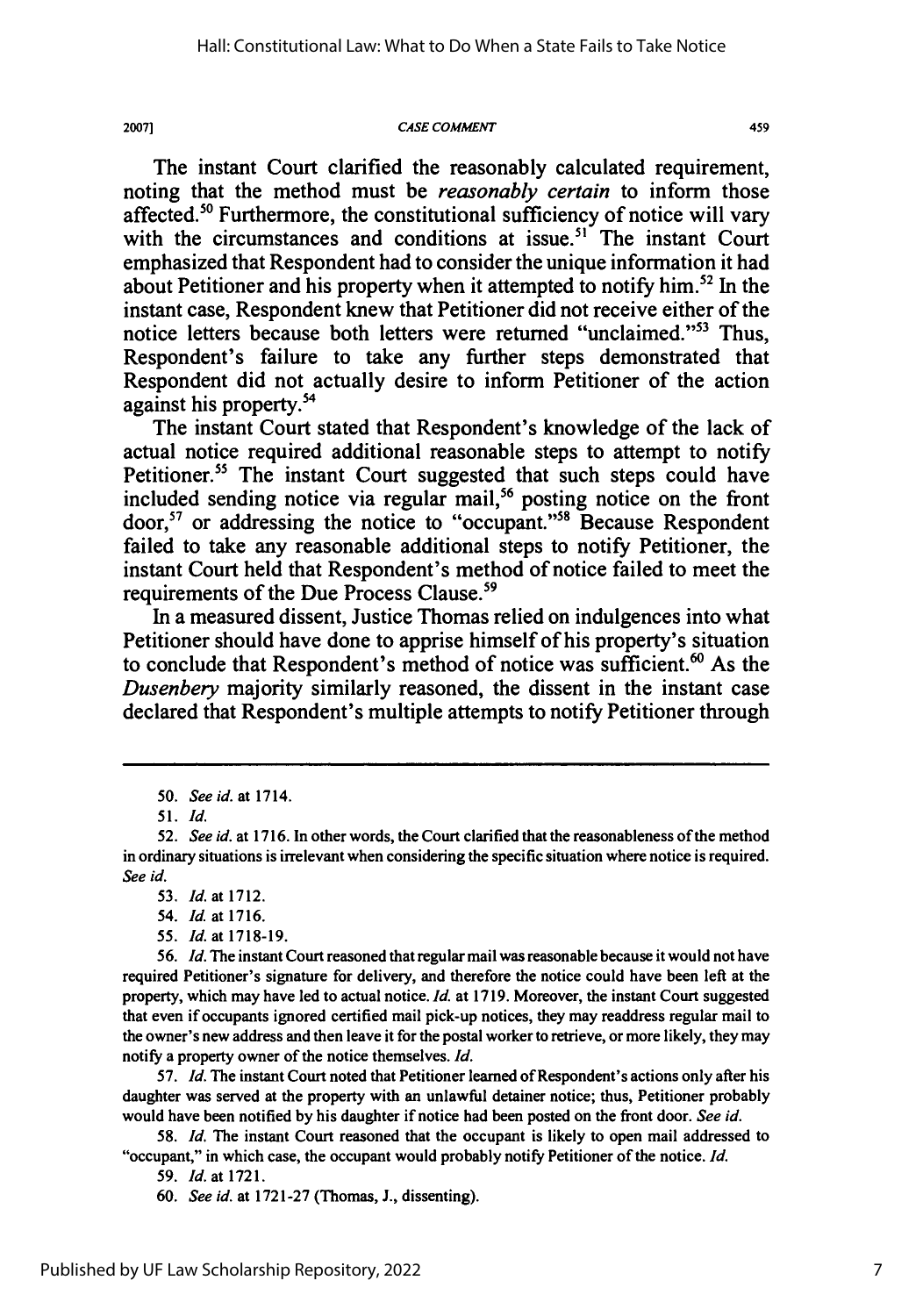*FLORIDA LAW REVIEW*

the mail were sufficient.<sup>61</sup> The dissent recognized the theoretical basis of its analysis when it admitted that Respondent in the instant case was free to indulge in the assumption that Petitioner took steps to keep apprised of his property's condition. $62$  Thus, the dissent would have held that Respondent had not violated Petitioner's due process rights simply because mailing notice was theoretically sufficient.<sup>63</sup>

**By** relying on common sense and focusing on the "unique information<sup> $n^{64}$ </sup> and "practicalities and peculiarities of the case,"<sup>65</sup> the instant Court returned to the reasoning of *Mullane* and *Mennonite.66* This reliance on common sense, rather than on sophisticated legal analysis,  $67$ 

62. *See id.* This indulgence is in direct contradiction to the demands of due process as they were set forth in *Mullane and Mennonite. See supra* notes 25, 32 and accompanying text.

63. *See Jones,* 126 **S.** Ct. at 1727. As in *Dusenbery,* where the majority seemed at ease in relying on theoretically sufficient notice to a convicted drug dealer, *Dusenbery,* 534 U.S. at 166-67, the dissent in the instant case seemed willing to undermine due process protections for certain classes of people when it declared that the "Constitution should not turn on the antics of tax evaders and scofflaws." *Jones,* 126 **S.** Ct. at 1727. The dissent would have done well to remember that the true extent of many of our most fundamental rights and liberties have been guaranteed to just such unsavory classes of people. *See, e.g.,* Kyllo v. United States, 533 U.S. 27 (2001) (finding that the Fourth Amendment prohibits the use of sense-enhancing technology to observe the activities of persons growing marijuana in their home); Texas v. Johnson, 491 U.S. 397 (1989) (concluding that the First Amendment protects the expression of a flag-burner); Enmund v. Florida, 458 U.S. 782 (1982) (concluding that the Eighth Amendment forbids capital punishment of a participant in a robbery that resulted in the death of two individuals).

- *64. Jones,* 126 S. Ct. at 1716 (majority opinion).
- 65. *Id.* (quoting *Mullane,* **339** U.S. at 314).

66. In analyzing the instant Court's decision not to follow the *Dusenbery* logic, which would have led it to uphold the Arkansas Supreme Court's decision, we may be tempted merely to look at the makeup of the United States Supreme Court at the time of *Dusenbery* and at the time of the instant case and realize that the dissenters in *Dusenbery* (Justices Ginsburg, Stevens, Souter, and Breyer) became the majority in the instant case when current Chief Justice Roberts joined the bench. Although such a realization does little as far as assessing the instant Court's decision, it does bring into sharp relief the obvious facts, which are often overlooked, that questions reaching the United States Supreme Court are difficult, often depend on an individual Justice's preconceptions, and almost always could have turned out differently. *See generally* JEROME FRANK, COURTS **ON** TRIAL 148-49, 157-64 (1949); **JEROME** FRANK, LAW **AND** THE MODERN MIND 133 (Coward-McCann, Inc. 1949) (1930).

67. The instant Court's reasoning is reminiscent of the oft-quoted, "I know it when I see it," line of thought from Justice Stewart's concurrence in *Jacobellis v. Ohio,* 378 U.S. 184, 197 (1964) (Stewart, J., concurring).

**<sup>61.</sup>** *See id.* at **1723.** In support of its blanket statement that notice by certified mail will always be sufficient, the dissent cited other cases in which the Court concluded that mailed notice was a sufficient method of notice. *See id.* (citing Dusenbery v. United States, 534 U.S. 161, 169 (2002); Tulsa Prof'l Collection Servs., Inc. v. Pope, 485 U.S. 478,490 (1988); Mennonite Bd. of Missions v. Adams, 462 U.S. 791, 792, 798 (1983); Mullane v. Cent. Hanover Bank & Trust Co., 339 U.S. 306, 318 (1950)). However, the dissent failed to appreciate that in all but one of the cases it cited, i.e., *Dusenbery,* the Court had relied on the specific facts of the case to conclude that mailing notice was sufficient in each situation.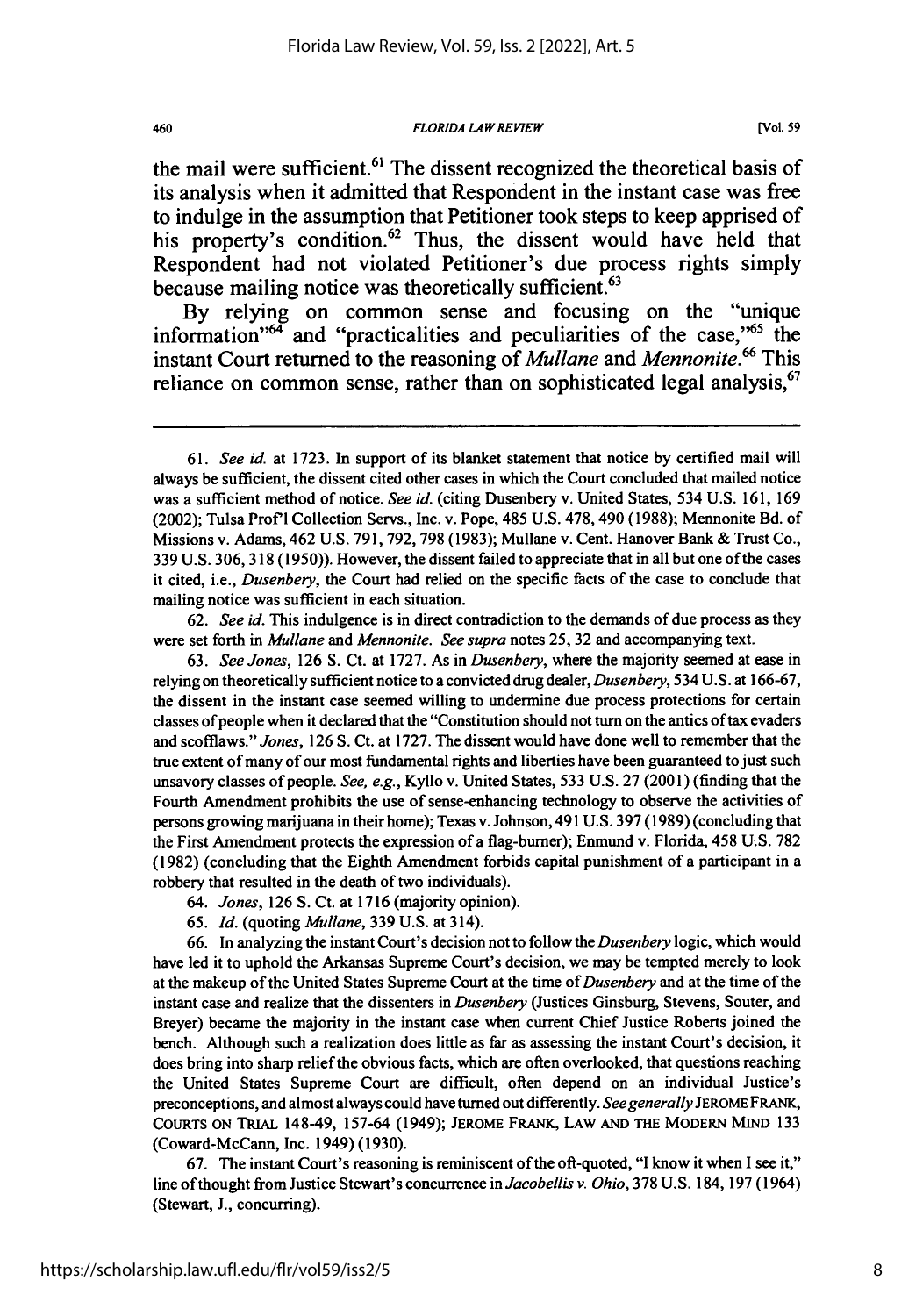#### **20071** *CASE COMMENT*

461

inexorably **led** the instant Court to its appropriate conclusions and holding.<sup>68</sup> Moreover, this straightforward, simple reasoning allowed the instant Court to properly dismiss Respondent's arguments as practically irrelevant.<sup>69</sup>

In rejecting Respondent's arguments regarding the sufficiency of its attempts to notify Petitioner, the instant Court examined two things Respondent actually did after its notices failed.<sup>70</sup> First, the instant Court analyzed the additional reasonable steps Respondent could have taken to notify Petitioner<sup>71</sup> in light of the burdensome and expensive steps Respondent took to sell Petitioner's property.<sup>72</sup> Second, the instant Court took note that Respondent changed its notice procedures to the more burdensome alternative of requiring personal service rather than mail after

If the [Respondent] prepared a stack of letters to mail to delinquent taxpayers, handed them to the postman, and then watched as the departing postman accidentally dropped the letters down a storm drain, one would certainly expect the [Respondent's] office to prepare a new stack of letters and send them again .... Failure to follow up would be unreasonable, despite the fact that the letters were reasonably calculated to reach their intended recipients when delivered to the postman.

#### *Id.*

69. *Id.* Respondent had three arguments why its failure to take further steps to notify Petitioner did not violate due process. *See id.* at 1717. First, because Petitioner did not update his address, as was his legal obligation, Respondent's mailing notice to the address on file was sufficiently calculated to reach Petitioner and therefore met due process requirements. *See id.* Second, when Petitioner did not receive any tax bills, he was put on inquiry notice that his property would be sold at a tax sale; thus, Respondent did not have to give Petitioner actual notice. *See id.* Finally, Respondent could reasonably assume that Petitioner left his property with someone who would alert him of the actions against his property. *See id.* With slight variations, the instant Court dismissed each of Respondent's arguments by noting the simple fact that Respondent knew Petitioner did not get the notices. *See id.* at 1717-18.

70. In addition to its consideration of Respondent's actions, the instant Court also properly considered an additional fact in its reasoning. Namely, the instant Court noted that Respondent should have taken additional steps to notify Petitioner when the notification concerned such "an important and irreversible prospect as the loss of a house." *Id.* at 1716.

71. *See id.* at 1718-19. For example, the Court analyzed sending notice via regular mail and posting on property. *See id.*

72. *See id.* at 1720. The instant Court noted that Respondent had to purchase an advertisement, conduct an auction, and negotiate a private sale. *Id.* As to Respondent's choice to pursue a private sale, the instant Court sardonically commented that a state will always be zealous in its efforts to secure revenue but will be apathetic in its efforts to notify its citizens of actions against them. *See id.* at 1721. Such economically self-interested behavior on a state's part is clearly in tension with due process protections.

<sup>68.</sup> The instant Court crafted a hypothetical to make apparent its common sense reasoning. *See Jones,* **126** S. Ct at 1716. The instant Court's hypothetical stated: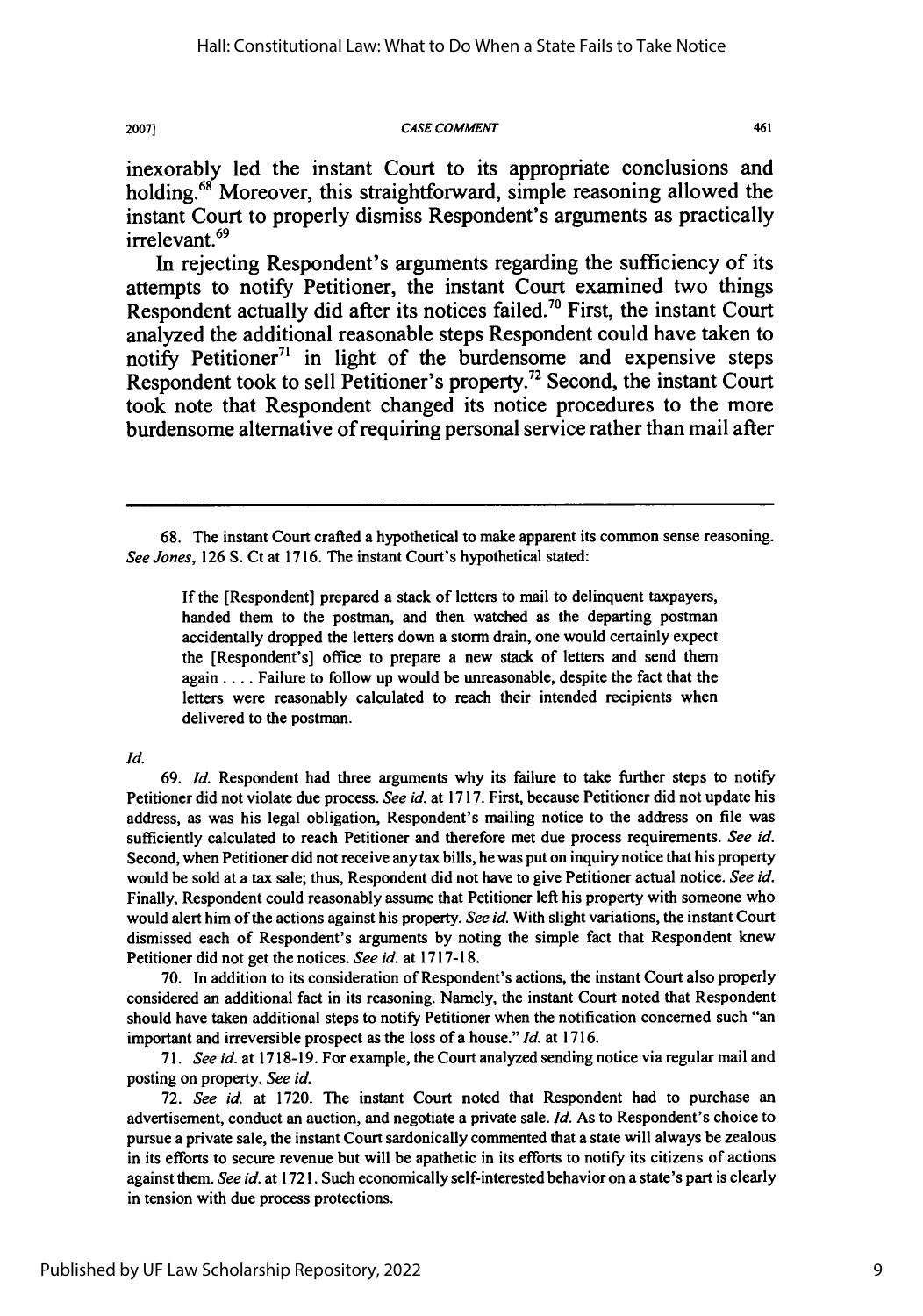#### **FLORIDA LA** *W REVIEW*

its notice failed.73 The instant Court properly concluded that both of Respondent's own voluntary actions were more burdensome than those that would have provided constitutionally sufficient notice to Petitioner;<sup>74</sup> therefore, Respondent's own behavior nullified any argument that providing sufficient notice to Petitioner would have been too burdensome.

**By** focusing on the specific facts, the instant Court crafted a narrow holding requiring a state to take additional reasonable steps only when mailed notices of tax sales are returned "unclaimed."<sup>75</sup> This narrow holding is likely the result of the instant Court's discomfort with placing "extraordinary" burdens on a state in situations when notification has failed.76 However, the instant Court's discomfort is unnecessary because its careful use of language supplies various constitutionally sufficient steps a state may take when it knows that its efforts to notify have failed.<sup>77</sup> These steps do not infringe on a state's rights or its ability to effectively operate government programs.

However, **by** explicitly refining Fourteenth Amendment Due Process Clause requirements, the instant Court may have preempted arguments in future cases seeking to further due process protections. **By** denying Petitioner's contentions that Respondent should have searched for Petitioner's current address in other public records,<sup>78</sup> the instant Court undermined the requirement that a state must take additional reasonable steps when it knows its notice attempts have failed.<sup>79</sup> The current state of electronic public recordkeeping allows such quick, convenient, and

462

76. The instant Court was occupied with assuring states that they will not have to take extraordinary efforts or "'[h]eroic efforts."" *Id.* at 1722 (quoting Dusenbury v. United States, 534 **U.S. 161, 170** (2002)); *cf Dusenbery,* 534 **U.S. 161** at **170** (indicating that limitations must be placed on the additional steps states must undertake to provide sufficient notice); Mennonite **Bd.** of Missions v. Adams, 462 **U.S. 791, 798 n.4 (1983)** (same).

**77.** *See Jones,* **126 S.** Ct. at **1718-19;** *see also supra* notes **56-58** and accompanying text. The instant Court's worry is even more unfounded given that the Court explicitly rejected the Petitioner's suggestions as to what additional steps Respondent should have taken. *See Jones,* **126 S.** Ct. at **1719.** Although Petitioner's suggestions do not seem very burdensome, the instant Court makes clear that Respondent was not required to conduct an "open-ended search" of phonebooks or tax rolls, even if such a search would have led to Petitioner's current address. *Id.* Thus, the additional steps that Respondent was required to take were "close-ended," which seems to suggest that they were limited to steps aimed only at the property in question and not at Petitioner himself. Notwithstanding the careful reasoning and narrow holding, the instant case is likely to have farreaching effects. *See, e.g.,* United States v. Sodders, No. **1:05-CV-96-TS, 2006 U.S.** Dist. LEXIS 45848, at **\*19 (N.D. Ind.** June 21, **2006)** (providing that notice sent via regular mail may supply sufficient due process although notice via certified mail may not); Patricia Weingarten Assocs. v. Jocalbro, Inc., **932** So. **2d 587, 588** (Fla. 5th **DCA 2006)** (remanding in light of *Jones* decision).

**78.** *See Jones,* **126 S.** Ct. at **1719.**

**79.** *See id.* at **1713.**

<sup>73.</sup> *See id.* at 1719.

<sup>74.</sup> *See id.* at 1720.

<sup>75.</sup> *Id.* at 1713.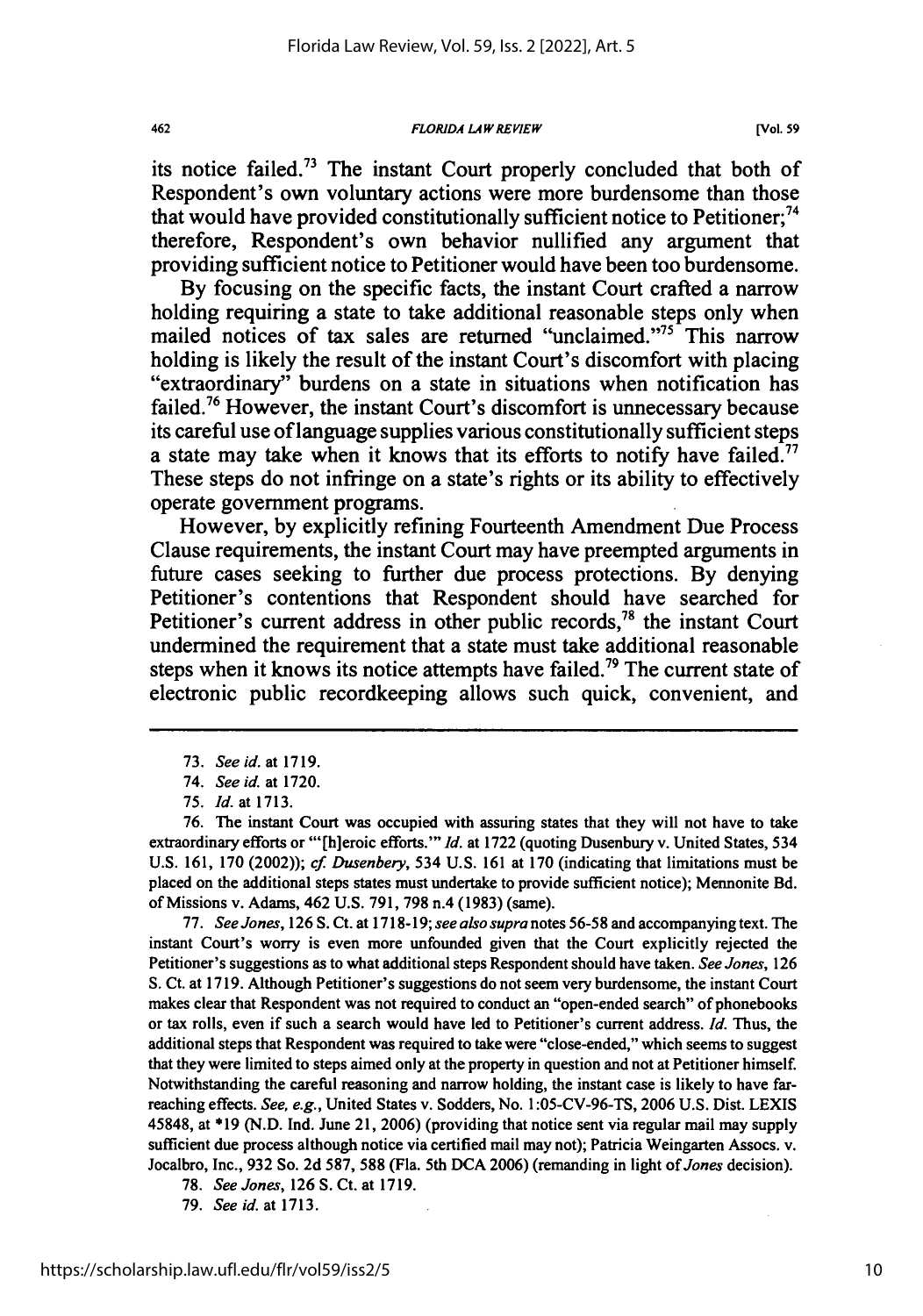#### **CASE COMMENT**

20071

inexpensive access that it seems a search of these records should be reasonable."0 **By** stating this conclusion, the instant Court failed to follow its own common sense and fact-specific reasoning because Petitioner's suggestions are a common and simple practice in the world at large. $8$ 

Compared to the dissenting opinion, the majority's reasoning in the instant case is both more persuasive and more in line with due process jurisprudence. *Dusenbery* is the leading case in due process jurisprudence that accepts the theoretical adequacy of a state's method of notice. $82$ Dusenbery's conclusory reasoning is not only unpersuasive, but it is also contrary to the logic of *Mullane and Mennonite* and undermines due process protections.<sup>83</sup> The bedrock of due process requires that notice of an action be reasonably calculated to notify the interested party under *all* circumstances, not merely under typical circumstances. 4 Thus, the instant Court's factual focus and requirement of additional reasonable steps both refine and strengthen the protections guaranteed by due process.<sup>85</sup>

At its core, the Due Process Clause of the Fourteenth Amendment protects private property interests from governmental overreaching. Operating under pragmatic and fact-specific logic, the instant Court has properly and powerfully ensured that the government cannot shirk its due process responsibilities **by** mechanically doing what it has always done. Rather, the instant decision demands that the government do more than merely go through the standard motions: The government must look at the concrete facts and act accordingly.86 Requiring such individually tailored

463

**<sup>80.</sup>** *See* Mullane v. Cent. Hanover Bank **&** Trust Co., **339 U.S.** 306, **319-20 (1950).** The instant Court would have been advised to pay careful attention to the *Mullane* Court's statements that **"[i]n** some situations the law requires greater precautions in its proceedings than the business world accepts for its own purposes. In few, if any, will it be satisfied with less." *Id.* This statement suggests that the business world's regular and necessary use of electronic public records should dictate that states must avail themselves of those technologies as well because the world of law should require just as much, if not more, than the world of business.

**<sup>81.</sup>** The instant Court would also have been well advised to remember the admonishment of *the Mullane* Court: "Great caution should be used not to let fiction deny the fair play that can be secured only **by** a pretty close adhesion to fact." *Id.* at **320** (quoting McDonald v. Mabee, 243 **U.S. 90, 91** (1917)).

**<sup>82.</sup>** *See supra* notes 42-44 and accompanying text; *see also supra* note **61** (singling out *Dusenbery* as the only cited case in which the Court did not rely upon specific facts to assess sufficiency of notice).

**<sup>83.</sup>** As noted above, the dissent in *Dusenbery* was quick to point out this divergence and its effect of undermining due process protections. See Dusenbery v. United States, 534 **U.S. 161, 177- 78** (2002) (Ginsburg, **J.,** dissenting).

<sup>84.</sup> *See Mullane,* **339 U.S.** at 314-15.

*<sup>85.</sup> See, e.g.,* Mathews v. Eldridge, 424 **U.S. 319,334 (1976)** (noting that due process is not a static conception, but "is flexible and calls for such procedural protections as the particular situation demands" (quoting Morrissey v. Brewer, 408 **U.S.** 471, 481 **(1972))).**

**<sup>86.</sup>** States are in effect being told: "Try not. Do **...** or do not. There is no try." **STAR** WARS: **EPISODE V-THE EMPIRE STRIKES** BACK (Lucasfilm Ltd. **1980)** (quoting Jedi Master Yoda).